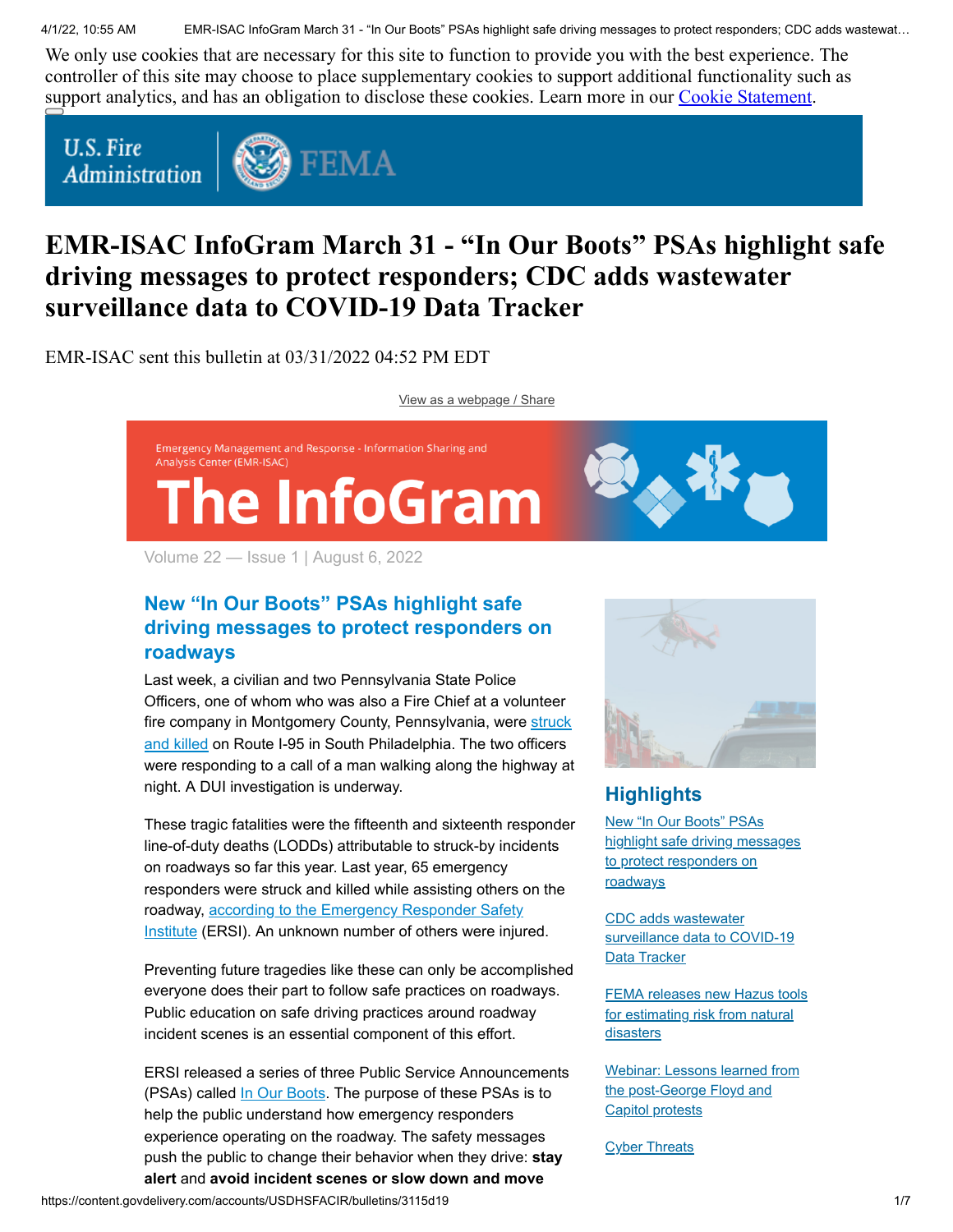#### **over if they must pass by**.

In the first two PSAs, two emergency responders who survived being struck in 1998 during a Pennsylvania Turnpike incident tell their stories. The third PSA shows the public how emergency responders operate in a high-speed traffic environment and connects viewers to the possible consequences of not giving emergency responders room to work on the roadway.

Please share the [In Our Boots PSAs](https://www.respondersafety.com/public-education/in-our-boots-psas/) widely with the public in your community, through social media, local news outlets and community events.

ERSI is a partner of the United States Fire Administration (USFA) and has been a champion of responder safety on roadways since its inception. Its mission is to reduce roadway injuries and fatalities of America's emergency responders. You [can visit ERSI's website, ResponderSafety.com, for additional](https://www.respondersafety.com/training/public-educators-pios/) PSAs and tools for public educators. USFA also provides [resources for public education](https://www.usfa.fema.gov/operations/ops_vehicle.html) on responder safety during emergency vehicle and roadway operations.

*(Sources: [ERSI,](https://www.respondersafety.com/news/news/2022/03/in-our-boots-public-service-announcements-show-traffic-and-struck-by-incidents-from-the-responder-s-perspective/) [USFA](https://www.usfa.fema.gov/operations/ops_vehicle.html))*



The U.S. Fire Administration operates the Emergency Management and Response – Information Sharing and Analysis Center (EMR-ISAC).

For information regarding the EMR-ISAC visit [www.usfa.dhs.gov/emr-isac](https://www.usfa.fema.gov/operations/ops_cip.html) or contact the EMR-ISAC office at: [\(301\) 447-1325 and/or fema-emr](mailto:fema-emr-isac@fema.dhs.gov)isac@fema.dhs.gov.

# **Subscribe here**

#### <span id="page-1-0"></span>**CDC adds wastewater surveillance data to COVID-19 Data Tracker**

[In February, the Centers for Disease Control and Prevention \(CDC\) added a Wastewater](https://covid.cdc.gov/covid-data-tracker/#wastewater-surveillance) Surveillance tab to its COVID Data Tracker.

The new dashboard, which will be updated daily, provides a color-coded view of how the levels of virus in the wastewater have changed in participating communities over the previous 15 days. More than 600 wastewater testing sites across the country are currently providing this data to CDC.

CDC encourages local public health officials to use this data to inform their public health decisions related to COVID-19. However, CDC emphasizes that SARS-CoV-2 wastewater surveillance is not a standalone approach; it is best used in conjunction with other surveillance data.

Wastewater surveillance has great potential for use in public health. It has been used as a tool for state-level resource allocation decisions such as where to set up mobile COVID-19 testing sites or how to expand hospital capacity, and to measure how a jurisdiction is performing in curbing the spread of the disease. Data from wastewater surveillance can reveal the presence of SARS-COV-2 even in a population of asymptomatic individuals, and regardless of whether individuals in a population have sought health care for their symptoms.

CDC published a [Morbidity and Mortality Weekly Report](https://www.cdc.gov/mmwr/volumes/70/wr/mm7036a2.htm) (MMWR) in September 2021 discussing the wastewater surveillance efforts of pioneering programs in Ohio and Utah that were used to guide health departments' COVID-19 responses early in the pandemic. An [additional report](https://wwwnc.cdc.gov/eid/article/27/9/21-0753_article) published in CDC's Emerging Infectious Diseases Journal in September 2021 discusses the limitations of wastewater surveillance data and barriers to overcome before this data can be fully used for public health action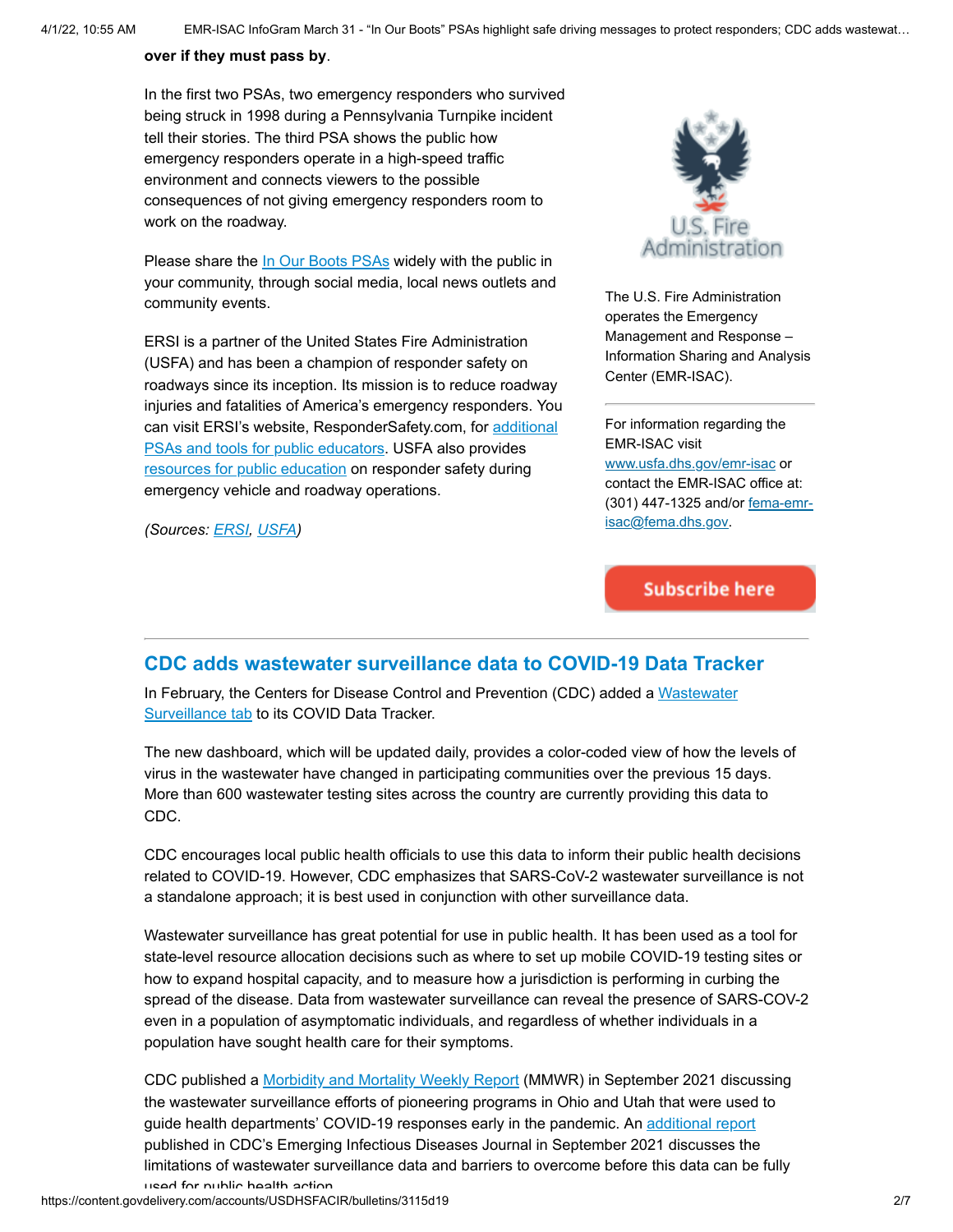4/1/22, 10:55 AM EMR-ISAC InfoGram March 31 - "In Our Boots" PSAs highlight safe driving messages to protect responders; CDC adds wastewat… used for public health action.

> In January 2022, CDC published [a MMWR](https://www.cdc.gov/mmwr/volumes/71/wr/mm7103a5.htm) highlighting the use of wastewater surveillance data by California, Colorado, New York City, and Houston, Texas, during the rapid spread of the Omicron variant last year. The report discusses how this data was able to provide early warning of the presence of Omicron even before it was detected in clinical settings, and it discusses the limitations and interpretive framework for this data.

> CDC launched its National Wastewater Surveillance System (NWSS) in September 2020. Since then, CDC has been ramping up a national capability to use wastewater surveillance to provide an early warning system for public health officials on the presence and trending levels of SARS-COV-2 in community populations.

> Through the NWSS program, CDC is currently supporting 37 states, four cities, and two territories to help develop wastewater surveillance systems. NWSS participation is expected to grow as CDC continues to assist health departments and public health laboratories develop wastewater surveillance coordination, epidemiology, and laboratory capacity.

> To learn more about the CDC's NWSS, how to interpret and use wastewater surveillance data, and how your jurisdiction can participate in CDC's NWSS or its communities of practice for public health and water utilities, visit CDC's [Wastewater Surveillance website.](https://www.cdc.gov/healthywater/surveillance/wastewater-surveillance/wastewater-surveillance.html)

*(Source: [CDC](https://www.cdc.gov/coronavirus/2019-ncov/covid-data/covidview/index.html))*

### <span id="page-2-0"></span>**FEMA releases new Hazus tools for estimating risk from natural disasters**

This month, the Federal Emergency Management Agency (FEMA) released several new and updated tools for estimating risk from natural disasters as part of its **Hazus software suite**. These tools can assist mitigation planners, GIS specialists, and emergency managers to determine potential losses from disasters and to identify the most effective mitigation actions for minimizing those losses.

The new and updated tools are:

- [Flood Hazard Import Tool \(FHIT\)](https://www.fema.gov/sites/default/files/documents/fema_flood-hazard-import-tool.pdf). FHIT is a newly developed open-source tool that allows Hazus users to rapidly access and incorporate publicly available coastal flood hazard data from ADCIRC (Advanced Circulation Model), and eventually other sources, into a Hazus flood analysis.
- [Hurricane Hazard Import Tool \(HHIT\)](https://www.fema.gov/event/summer-2021-webinar-how-map-hurricane-impacts-hazus-tutorial). HHIT is an open-source tool that allows Hazus users to rapidly access and incorporate authoritative hurricane hazard data from Hurrevac into a Hazus hurricane analysis. The tool was updated so that it runs with Miniforge instead of Anaconda, ensuring that it remains freely available.
- [Flood Assessment Structure Tool \(FAST\).](https://www.fema.gov/sites/default/files/documents/fema_flood-assessment-structure-tool.pdf) FAST that rapidly analyzes building-level flood risk using the Hazus flood model methodology. FEMA designed FAST to make buildingspecific flood risk assessments quicker, simpler, and more resource effective. The tool was updated to include Average Annualized Loss calculation functionality.
- [Hazus Export Tool](https://www.fema.gov/sites/default/files/documents/fema_hazus-export-tool.pdf). The Hazus Export Tool is used for a quick and easy extraction of Hazus results into readily usable data formats. This aids in visualizing risk assessment results to support risk communication and a deeper analysis. The tool was updated to include the Hazus Batch Export Tool.

These tools are provided through FEMA's **Hazus program**. Hazus is a nationally applicable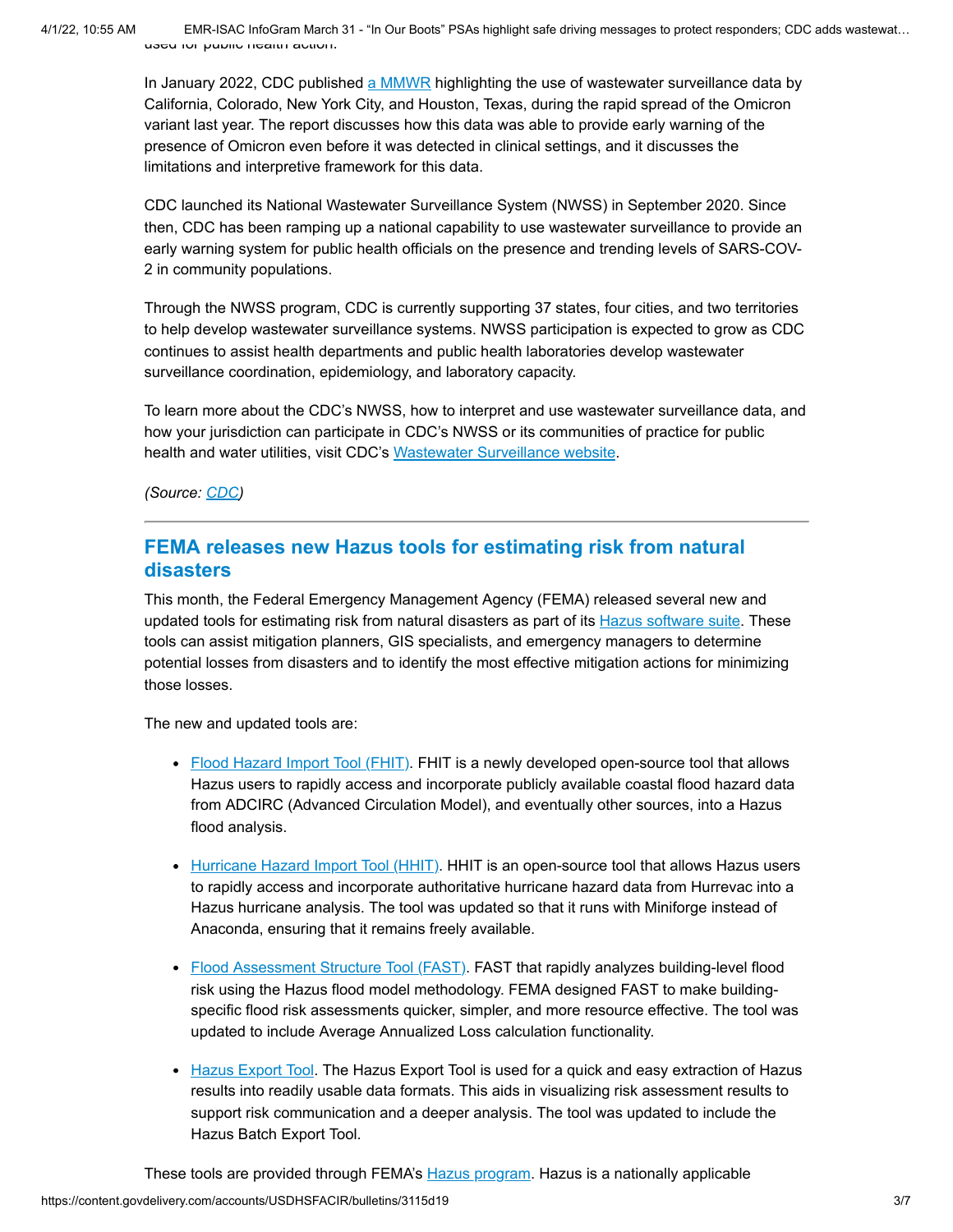4/1/22, 10:55 AM EMR-ISAC InfoGram March 31 - "In Our Boots" PSAs highlight safe driving messages to protect responders; CDC adds wastewat… standardized methodology that contains models for estimating potential losses from earthquakes, floods, hurricanes, and tsunamis. Hazus uses Geographic Information Systems (GIS) technology to estimate physical, economic, and social impacts of disasters. It graphically illustrates the limits of identified high-risk locations. Users can then visualize the spatial relationships between populations and other more permanently fixed geographic assets or resources for the specific hazard being modeled, a crucial function in the pre-disaster planning process.

> Learn more about Hazus on [FEMA's website](https://www.fema.gov/flood-maps/products-tools/hazus) and download the free Hazus software with these new and updated tools at [FEMA's Flood Map Service Center.](https://msc.fema.gov/portal/resources/hazus) Please reach out to FEMA's Hazus Team at **FEMA-Hazus-Support@fema.dhs.gov** if you have any comments or questions.

*(Source: [FEMA](https://msc.fema.gov/portal/resources/hazus))*

### <span id="page-3-0"></span>**Webinar: Lessons learned from the post-George Floyd and Capitol protests**

[The Justice Clearinghouse is hosting a webinar on Lessons Learned from the Post-George Floyd](https://www.justiceclearinghouse.com/webinar/lessons-learned-from-the-post-george-floyd-and-capitol-protests/) and Capitol Protests.

The mass demonstrations of 2020 and 2021 were different than previous years in several ways. Increasing numbers of recent mass demonstrations and protests have been about and directed toward law enforcement. These demonstrations were planned and coordinated, effectively leveraged social media and messaging applications, and used more advanced logistics and tactics to counteract known law enforcement and government response strategies. These mass demonstrations have been characterized by larger numbers of participants who came from all walks of life, smaller groups who were dynamic and fluid in their movements and were more organized than the responding law enforcement agencies.

These gatherings posed challenges to well-practiced law enforcement standard operating procedures and crowd control strategies. The lessons learned from the responses to these demonstrations have shown the need for innovative approaches to preparation and response to protests that preserve democracy and public safety. This webinar will highlight some of the common themes, lessons learned, and promising practices from the public safety responses to these recent mass demonstrations.

The webinar is schedule for **Aug. 23, 2022 at 1:00 p.m. EST.** This webinar is free and open to anyone interested but [advanced registration is required](https://www.justiceclearinghouse.com/webinar/lessons-learned-from-the-post-george-floyd-and-capitol-protests/).

*(Source: [Justice Clearinghouse](https://www.justiceclearinghouse.com/webinar/lessons-learned-from-the-post-george-floyd-and-capitol-protests/))*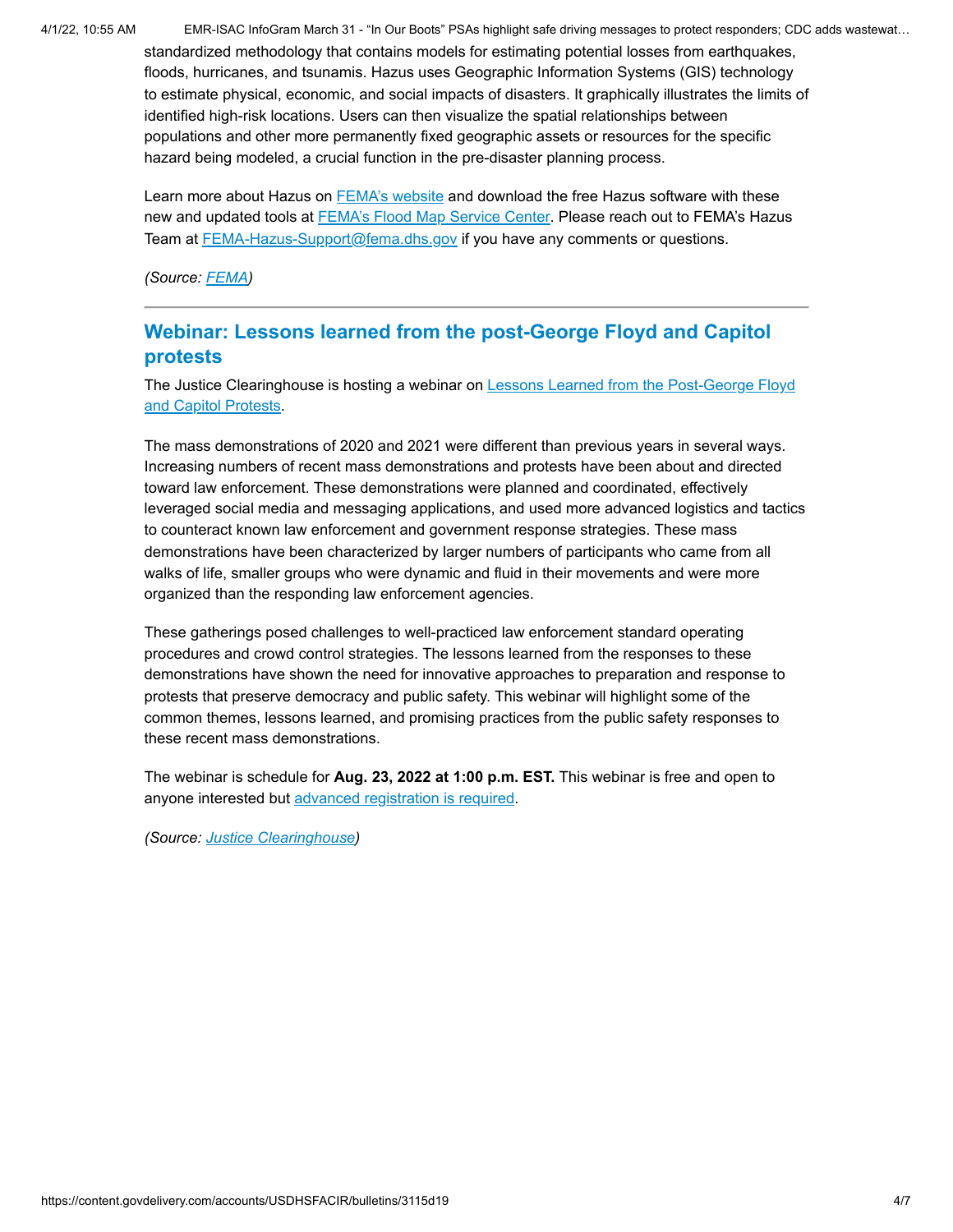

## **Cyber Incident Assistance**

[MS-ISAC](https://www.cisecurity.org/ms-isac/) [SOC@cisecurity.org](mailto:SOC@cisecurity.org) 1-866-787-4722

[IdentityTheft.gov](https://identitytheft.gov/)

[IC3](https://www.ic3.gov/default.aspx)

[Cybercrime Support Network](https://fraudsupport.org/)

#### **General Information**

[StopRansomware.gov](https://www.cisa.gov/stopransomware) [CISA's Known Exploited](https://www.cisa.gov/known-exploited-vulnerabilities-catalog) Vulnerabilities Catalog

**FTC** scam list [CISA alerts](https://us-cert.cisa.gov/ncas)

[Law Enforcement Cyber Center](https://www.iacpcybercenter.org/)

[TLP Information](https://us-cert.cisa.gov/tlp)

# <span id="page-4-0"></span>**Mitigating attacks against uninterruptable power supply devices**

The Cybersecurity and Infrastructure Security Agency (CISA) and the Department of Energy (DOE) are aware of threat actors gaining access to a variety of internet-connected uninterruptable power supply (UPS) devices, often through unchanged default usernames and passwords. Organizations can mitigate attacks against their UPS devices, which provide emergency power in a variety of applications when normal power sources are lost, by removing management interfaces from the internet.

[Review CISA and DOE's guidance on mitigating attacks against](https://cisa.gov/sites/default/files/publications/CISA-DOE_Insights-Mitigating_Vulnerabilities_Affecting_Uninterruptible_Power_Supply_Devices_Mar_29.pdf) UPS devices for additional mitigations and information.

*(Source: [CISA](https://www.cisa.gov/uscert/ncas/current-activity/2022/03/29/mitigating-attacks-against-uninterruptable-power-supply-devices))*

### **State-sponsored Russian cyber actors targeted Energy Sector from 2011 to 2018**

CISA, the Federal Bureau of Investigation (FBI), and the DOE have released a [joint Cybersecurity Advisory \(CSA\)](https://www.cisa.gov/uscert/ncas/alerts/aa22-083a) detailing campaigns conducted by state-sponsored Russian cyber actors from 2011 to 2018 that targeted U.S. and international Energy Sector organizations. The CSA highlights historical tactics, techniques, and procedures as well as mitigations Energy Sector organizations can take now to protect their networks.

CISA encourages all critical infrastructure organizations to review joint CSA: Tactics, Techniques, and Procedures of [Indicted State-Sponsored Russian Cyber Actors Targeting the](https://www.cisa.gov/uscert/ncas/alerts/aa22-083a) **Energy Sector and apply the recommendations. For more** information on Russian state-sponsored malicious cyber activity, see CISA's [Russia Cyber Threat Overview and Advisories page](https://www.cisa.gov/uscert/russia).

*(Source: [CISA](https://www.cisa.gov/uscert/ncas/current-activity/2022/03/24/state-sponsored-russian-cyber-actors-targeted-energy-sector-2011))*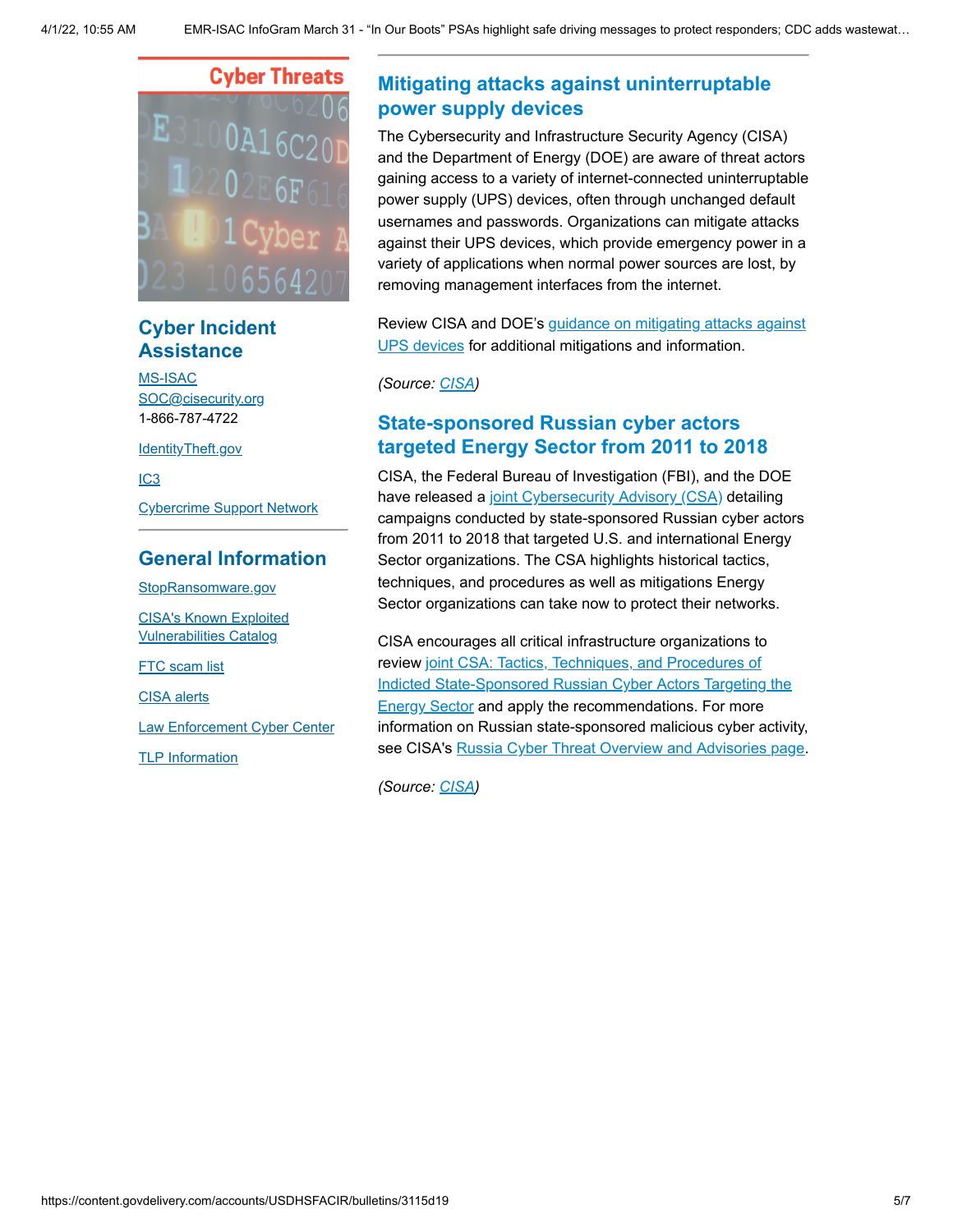### **FBI releases PIN on ransomware straining local governments and public services**

The FBI has released a Private Industry Notification (PIN) to inform U.S. Government Facilities Sector partners of cyber actors conducting ransomware attacks on local government agencies that have resulted in disrupted operational services, risks to public safety, and financial losses. CISA encourages [local government officials and public service providers to review FBI PIN: Ransomware Attacks](https://www.ic3.gov/Media/News/2022/220330.pdf) Straining Local U.S. Governments and Public Services and apply the recommended mitigations.

*(Source: [CISA](https://www.cisa.gov/uscert/ncas/current-activity/2022/03/31/fbi-releases-pin-ransomware-straining-local-governments-and-public))*

#### **Hundreds of HP printer models vulnerable to remote code execution**

HP has published security advisories for three critical-severity vulnerabilities affecting hundreds of its LaserJet Pro, Pagewide Pro, OfficeJet, Enterprise, Large Format, and DeskJet printer models.

The [first security bulletin](https://support.hp.com/us-en/document/ish_5948778-5949142-16/hpsbpi03780) warns about a buffer overflow flaw that could lead to remote code execution on the affected machine. Tracked as CVE-2022-3942, the security issue was reported by Trend Micro's Zero Day Initiative team. A [second security bulletin](https://support.hp.com/us-en/document/ish_5950417-5950443-16/hpsbpi03781) from HP warns about two critical and one high-severity vulnerability that could be exploited for information disclosure, remote code execution, and denial of service.

*(Source: [Bleeping Computer](https://www.bleepingcomputer.com/news/security/hundreds-of-hp-printer-models-vulnerable-to-remote-code-execution/))*

The InfoGram is distributed weekly to provide members of the Emergency Services Sector with information concerning the protection of their critical infrastructures.

#### **Fair Use Notice:**

This InfoGram may contain copyrighted material that was not specifically authorized by the copyright owner. The EMR-ISAC believes this constitutes "fair use" of copyrighted material as provided for in section 107 of the U.S. Copyright Law. If you wish to use copyrighted material contained within this document for your own purposes that go beyond "fair use," you must obtain permission from the copyright owner.

#### **Disclaimer of Endorsement:**

The appearance of external hyperlinks does not constitute endorsement of the linked websites or the information, products or services contained therein. Reference to any specific commercial products, process or service by trade name, trademark, manufacturer or otherwise, does not necessarily constitute or imply its endorsement, recommendation or favoring by the EMR-ISAC or the U.S. government.

#### **Section 504 Notice:**

Section 504 of the Rehabilitation Act requires that FEMA grantees provide access to information for people with disabilities. If you need assistance accessing information or have any concerns about access, please contact [FEMAWebTeam@fema.dhs.gov](mailto:FEMAWebTeam@fema.dhs.gov).

Update your subscriptions, modify your password or e-mail address, or stop subscriptions at any time on your [Subscriber Preferences Page](https://public.govdelivery.com/accounts/USDHSFACIR/subscriber/edit?preferences=true#tab1). You will need to use your e-mail address to log in. If you have questions or problems with the subscription service, please contact [subscriberhelp.govdelivery.com](https://subscriberhelp.govdelivery.com/).

**Privacy Policy** | GovDelivery is providing this information on behalf of U.S. Department of Homeland Security, and may not use the information for any other purposes.